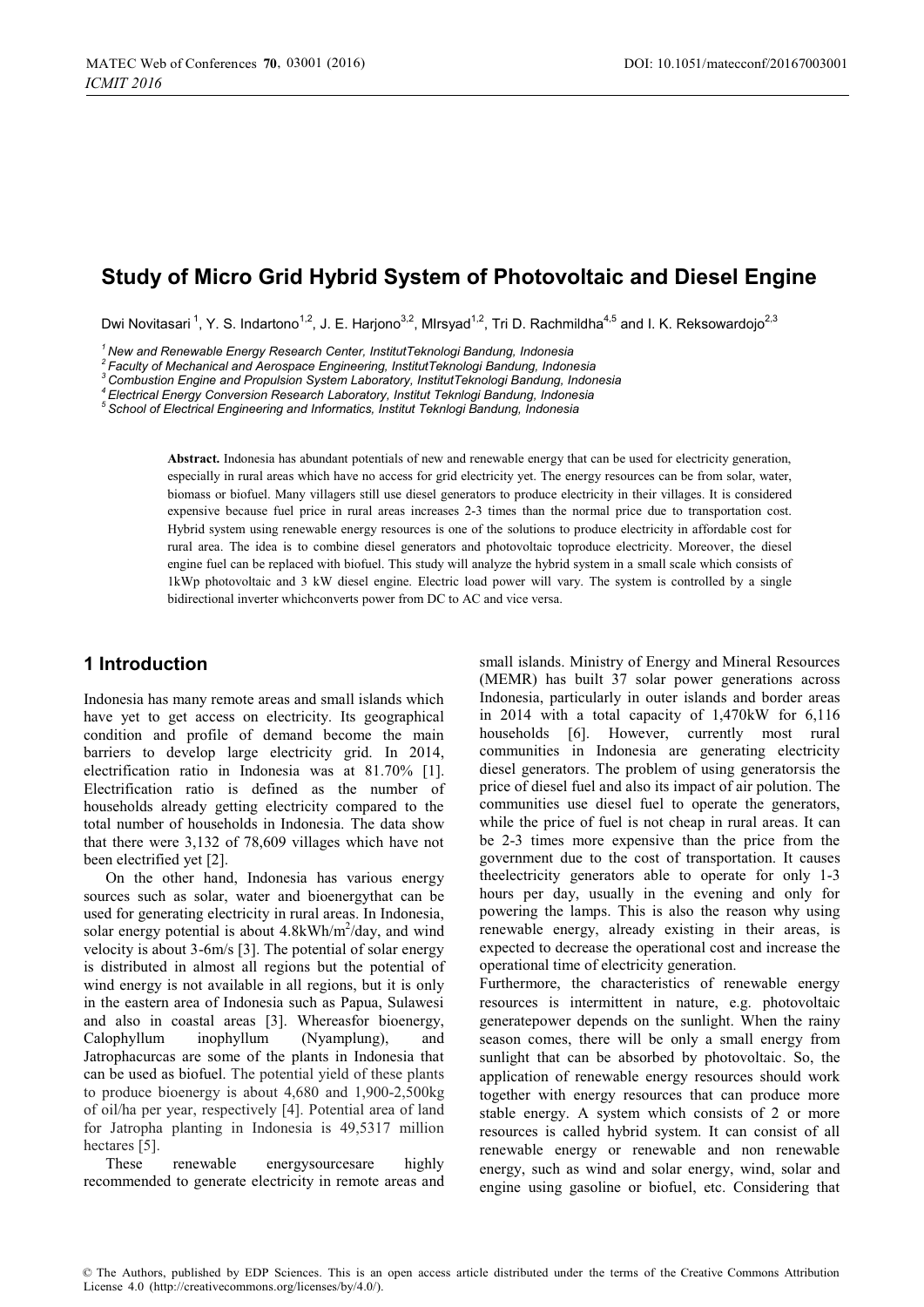there are generator sets in rural areas, the idea is to produce electricity generation using hybrid system which consists of engine using biofuel and photovoltaic (PV). PV is a good option as renewable energy resource in Indonesia because Indonesia is located in tropical area, so it gets sunlight whole year. That is the background of this research. The experiment will focus on observing and analyzing the characteristics of the hybrid system which consists of 1kWp photovoltaic and 3kW diesel engine in a small scale. The experiment was conducted in the Combustion Engines and Propulsion Systems Laboratory, Institut Teknologi Bandung, Indonesia.

### **2 Materials**

*ICMIT 2016*

The whole system in this experiment consists of 1kWp photovoltaic, 3kW diesel engine, bidirectional inverter, solar charge controller, battery, load and monitoring system. There are 20 solar panels each with 50Wp. The diesel engine specification is lister type with the power rating of 3000 watts and operates normally at 650 RPM. This engine can be operated using several types of fuel, not only diesel oil but also biofuel which comes from jatropha oil, palm oil, and coconut oil. The inverter type is bidirectional inverter. It does not only convert from DC to AC but also from AC to DC. The specification of inverter is Conext XW+ 7048 by Schneider Electric with continuous power output of 5500W. The specification of solar charge controller is Conext MPPT 60 150 from Schneider Electric as well. The battery capacity is 200Ah consisting of 8 batterieswith 100Ah, 12 VDC, with a configuration of 4 batteries in series to satisfy inverter input voltage, 48 VDC then the batteries connected in parallels so that the capacity become 200Ah. The total load in this experiment is 2500 W consisting of 5 lamps each at 500W. ConextCombox (CC) from Schneider Electric is a monitoring and control system at once. It controls inverter and solar charge controller. Monitoring system using CC can be seen at real time and the data which was captured every minute for 24 hours can be saved in SD card. The hybrid system scheme is shown in Figure 1.



**Figure 1.** Scheme of smart micro grid hybrid system.

### **3 Procedure**

Hybrid experiment started with the setting of diesel engine supply as the base load. Independent variable to be changed was load power. First, load was set at 1000W, and diesel engine supply of 500W. The load was increased each with 500 watt after 10 minutes, but keeping diesel engine supply constant. So, it would have 4 variations of load when the diesel engine supply was 500W, i.e. 1000W, 1500W, 2000W, 2500W.Then adding the diesel engine supply to become 1000W with 3 variations of load, 1500W, 2000W, 2500W. If the diesel engine produce 1500 watt, the load variations are 2000 W and 2500W and the last was the diesel engine supplywas 2000W which is the maximum real output of diesel engine and the load was 2500 watt. The procedures of experiment are shown in Figure 2. There are some parameters that need to be observed: power, current, voltage and frequency. The entire parameters are saved in a monitoring system and can be analyzed.



**Figure 2.** Scheme of experiment.

# **4 Results and discussion**

#### **4.1 PV – Battery - Load**

Before starting the experiment, the measurement of solar radiation at the place of experiment is shown in Figure 3. The data was captured in September  $4<sup>th</sup>$  2015, about 2 months before the experiment. The data of solar radiation was captured every 5 seconds started from 08:07:15 to 14:39:35. Based on the data, maximum solar radiation was  $918.1 \text{W/m}^2$  at 12:00, the minimum value was  $88.2 \text{W/m}^2$  at 14:00 and the average was about 683.1W/m<sup>2</sup>.

For the experiment, the first configuration used only battery to supply load. There were 2 battery banks parallelly connected in this experiment. The first battery banks supply power to load and second battery bank receives power from photovoltaic. The result of this experiment is shown in Figure 4. The battery will supply more power when the load is higher. It means that battery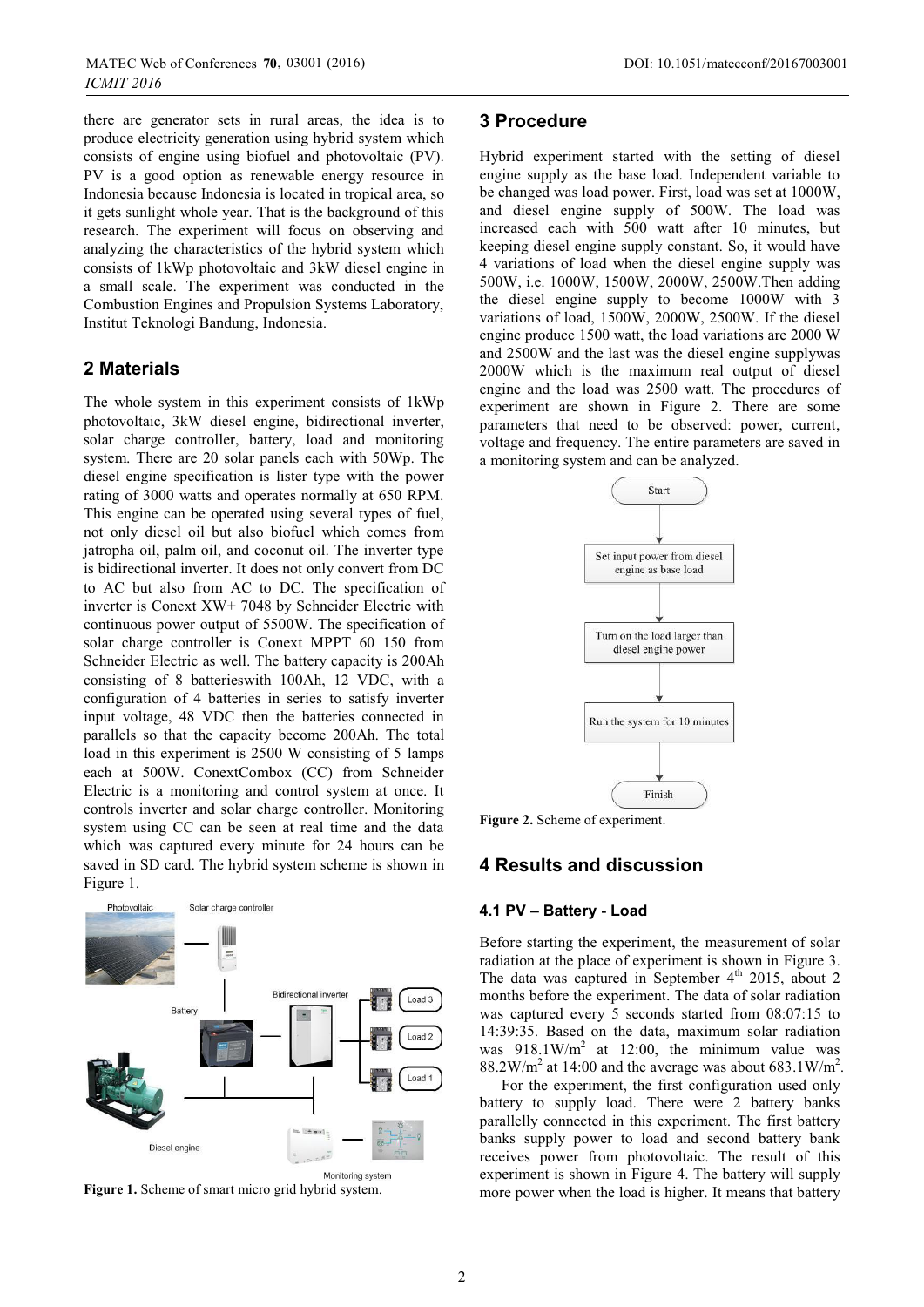needs more power to convert from DC to AC. If the high load exists for a long time, the battery will no longer able to supply the demand. The trend of this result match with the convertion efficiency characteristic shown in Figure 5, which shows that for high load, the convertion efficiency will decrease.However, based on the experiment, the efficiency of inverter is slightly lower than its value as shown in characteristic chart.



**Figure 3.** Measured solar radiation in this experiment.



**Figure 4.** Power supply from battery to load.



**Figure 5.** Convertion efficiency characteristic of Inverter Conext XW+ 7048 [7].



**Figure 6.** Power from photovoltaic charging battery bank 2.

Figure 6 shows that the power from photovoltaic was saved in battery bank 2. The power from photovoltaic pass through the solar charge controller and bidirectional inverter before it was saved in battery bank 2 in DC mode.

#### **4.2 Diesel engine – Battery – Load**

The second configuration in this experimentused diesel engine to supply load.The supply from diesel engine was adjusted from inverter by defining the limit of maximum current which was allowed by inverter.The output voltage from the generator was 230 volt. Equation (1) shown how to calculate the current. *I* is current (ampere), *P* is power (watt) and *V* is voltage (volt).

$$
I = \frac{P}{V} \tag{1}
$$

Table 1 shows the maximum current that could pass through the inverter. The inverter always searches maximum current value to provide load requirement.

**Table 1.** Maximum current setting in inverter.

| Load (watt) | Maximum<br>current $(A)$ |
|-------------|--------------------------|
| 500         | 2.5                      |
| 1000        | 4.5                      |
| 1500        | 6.7                      |
| 2000        | 8.7                      |
| 2500        | 10.9                     |

In factin this experiment, the current and voltage was not always fixed as shown in Table 1. Based on captured data, for 500W load, the output voltage from generator was about 233-234 volt and the current fixed was 2.3 ampere. The voltage was relatively higher than 230 volt when the load less than 2000W. For 1500W load, the voltage was still 232-233 volt and current was 6.5 ampere, but for the load of 2000W, the voltage was 228-229 volt and current output was 8.2-8.4 ampere. It happened because the RPM of diesel engine did not fixin 650 RPM. The range value for diesel rotation per minutes was 645- 655 RPM. Higher or lower than the range value, diesel will not operate in optimum condition.



Figure 7. Power supply from diesel engine to load.

Figure 7 shows the results of diesel experiments. The inverter efficiency for diesel engine was different from inverter efficiency for battery. It was due to the converting current from battery. The battery was in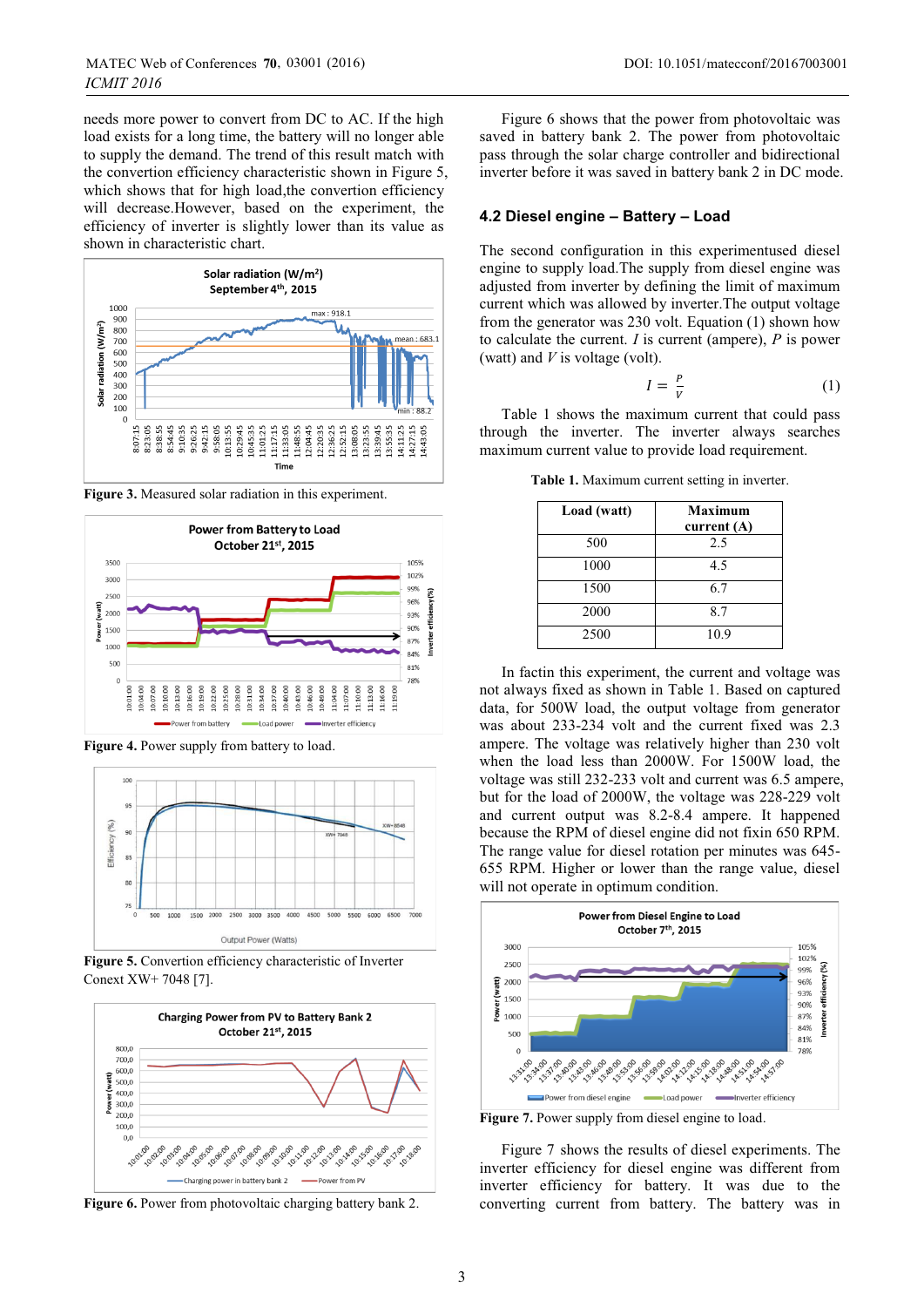Direct Current (DC) and the load was in Alternating Current (AC) mode, so there was converting efficiency in this process. It is different from diesel engine where the output from generator was AC mode, the same mode with load. So, basically the power only passed through the inverter, without any process. Figure 7 also shows that diesel engine will perform better when the load is high. The diesel engine capacity was 3000 watt, but the experiments did not set until 3000 watt because the power could not pass through the inverter due to frequency drop.

Figure 8 shows that power from diesel engine charge the battery bank 1. The diesel engine supplied power more than load requirements meaning that the power from diesel engine was used for charging the battery bank 1. By using 2 battery banks, it was easier to define the power flow from and to battery. In this case battery bank 1 was charged by diesel engine and battery bank 2 was charged by photovoltaic. When battery bank 2 was charged by photovoltaic, voltage in battery bank 1 will follow the battery bank 2. When battery bank 1 was charged by diesel engine, inverter will automatically prohibit power from PV to charge battery bank 2 and allows diesel engine to charge battery bank 1. The power from PV might be converted as heat.



**Figure 8.** Power supply from diesel engine to load and battery bank 1.

### **4.3 Diesel engine – Photovoltaic – Battery – Load**

The last experiment and the most important part set the system in hybrid configuration. The diesel engine was set below the required load. The diesel engine was run to cover baseload whilebatteries which was charged by PVwould cover the rest of power demand from load. The result of these experiment was shown in Figure 9 and Figure 10.

In Figure 9, for the first 10 minutes diesel engine was set to generate power of 2000W and the load was 2500W. The second condition kept the diesel engine supply of 1500W with variations of loads at 2000W and 2500W. Until the last experiment, the diesel engine supported 500W with variations of loads from 1000W to 2500W.

This experiment started with high supplied power from diesel engine. The power from diesel engine was decrease followed the variations of loads. Based on the experiment, this hybrid system could run well. The load

in this experiments used 5 lamps each 500 watt. The supply from diesel engine was controlled by delimit the maximum current. The fuel setting in this diesel engine was controlled manually. It means when there was request from the inverter to supply 500W, and the maximum current was 2.5 ampere, the governor in diesel engine should be controlled how big the aperture of fuel should be opened. The aperture should be controlled in order to keep the rotation of engine in about 650 rotation per minutes (RPM).



**Figure 9.** Hybrid power supply when diesel engine power was decrease.



**Figure 10.** Hybrid power supply when diesel engine power was increase.

Another experiment for hybrid system is shown in Figure 10. The differences between Figure 9 and Figure 10 is power supply from diesel engine. The diesel engine in Figure 9 supplied power from high to low and in Figure 10, supplied power from diesel engine started from low power then increased until its maximum power. Evidently, it has different result. Figure 10 shows that the inverter took time to synchronize with diesel engine when the supply from diesel engine was changed.When it happened, load will be automatically supplied by battery bank 1.

The inverter needs to synchronize with diesel engine because when output power from diesel engine is changed, the RPM of diesel engine will change, which means changing the frequency as well.The inverter has requirement for frequencies from diesel engine. Based on the inverter specification, there are 2 range of frequencies, define as low and high. Low frequency for diesel engine is in range 40-48Hz and high frequency is between 52- 68Hz. In Figure 9, the frequency of diesel engine was still in range when the power decreased so that no effect for the load. But in Figure 10, increasing power from diesel engine resulted the diesel engine work harder, so the